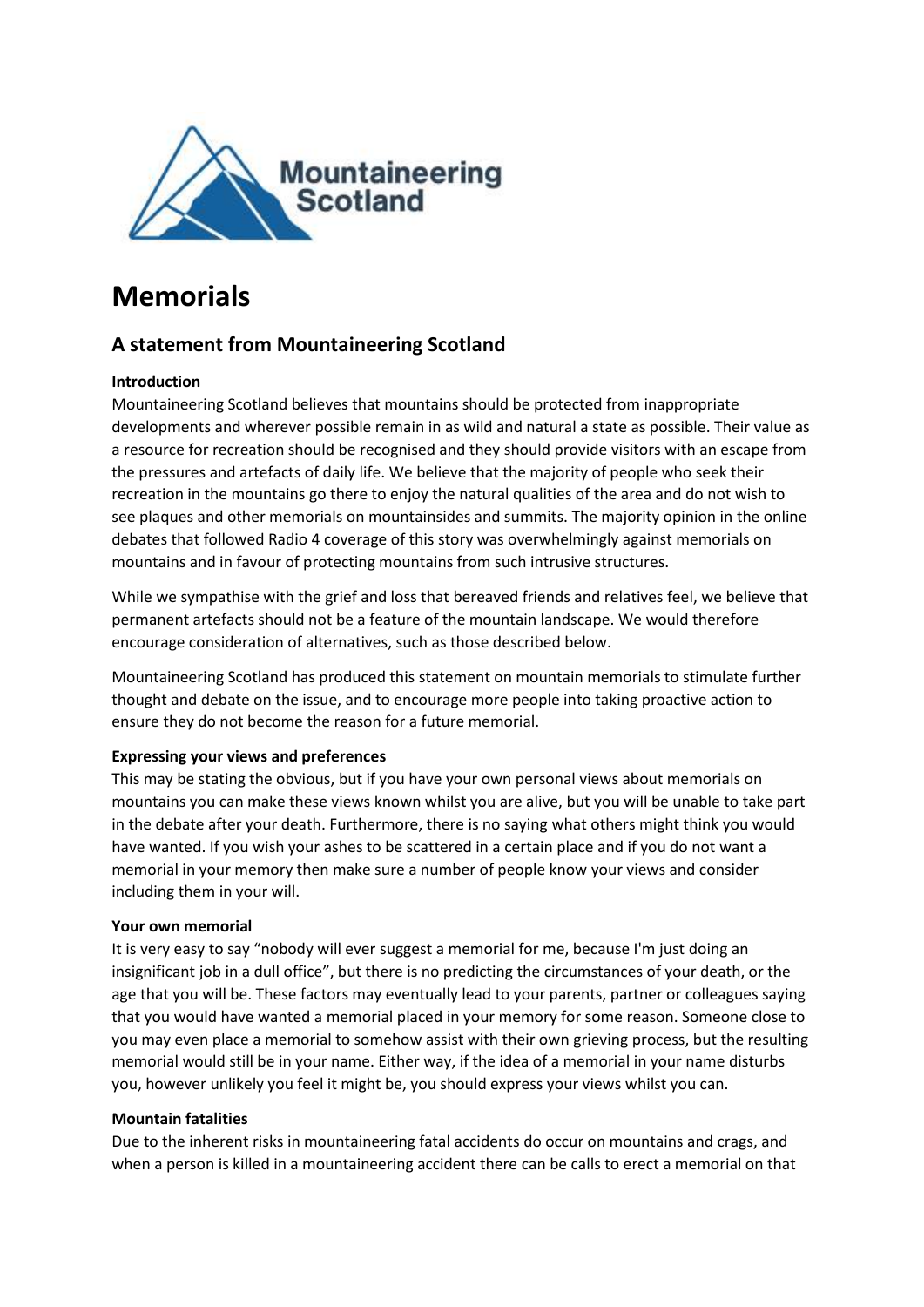mountain's summit or at the site of the accident. Whilst such a memorial may be seen as part of the grieving process for the mountaineer's family, the memorial will be regarded by the majority of mountaineers that see it as an intrusion on the mountain and, whilst they will have sympathy for the mountaineer's family, are likely to feel that the memorial has detracted from their enjoyment of the mountain.

#### **Other forms of commemoration**

It would be highly appropriate for friends and relatives to "give something back" to the mountains that gave so much pleasure during someone's lifetime. A good example would be to support footpath repair work via the various charitable trusts that fund such work. A contribution to a wellmanaged path would be a fitting memorial to a person who loved the mountains and wished to see our finest landscapes protected.

Examples of suitable funds include Mountaineering Scotland's Henry Hindmarch Access & Conservation Fund, the UK and Ireland-wide Upland Path Trust, the joint British Mountaineering Council (BMC), Mountaineering Council of Ireland (MCI) and Mountaineering Scotland Access and Conservation Trust, and the National Trust for Scotland's Sole Trading appeal.

Many people regard the planting of a tree to be the most acceptable form of remembering someone, because if it is done properly, the tree continues to grow and it adds more to its surrounding landscape as time goes by. Those who have planted a tree feel that it has been a rewarding form of remembrance.

A number of overseas countries encourage the development of memorial gardens at the base of popular mountains, so that there is a special place in the valley for the placing of various forms of memorial. This concept is currently being considered in some of our mountain areas.

For the many relatives who make an annual pilgrimage to their loved ones' memorial the task of climbing to the top of a mountain can become more and more difficult with the passing years. A journey to a section of path, a memorial garden or tree at the foot of a mountain, on the other hand, will be far easier when those relatives are in their seventies and eighties.

A significant number of mountaineering huts in Scotland are dedicated as memorials. Anyone with a considerable amount of money to bequeath towards the building of a hut, or purchase of a property suitable for conversion, would have the hut named after them. This would perhaps be one of the most enduring and useful forms of memorial as it would serve the mountaineering community for many decades. Mountaineering Scotland can provide advice and assistance in the planning and commissioning of such a memorial.

#### **Non-mountaineers**

Whilst there can be pressure to commemorate mountaineers who have died, there is also a great deal of pressure from non-mountaineers to place memorials on mountains. This is a difficult issue because the non-mountaineer is likely to perceive the mountaineers' attitude against memorials as elitist and unwelcoming, but if our cultural approach to memorials is that they do not belong on mountains, then there should be a presumption against mountain memorials, whether they are to a mountaineer who died on that mountain or some other individual who may have had only a symbolic connection with the mountain.

#### **Legal considerations**

It should be remembered that all land is owned by an individual or organisation, and landowners are within their rights to remove any object that is left on their land. Many private, public and not for